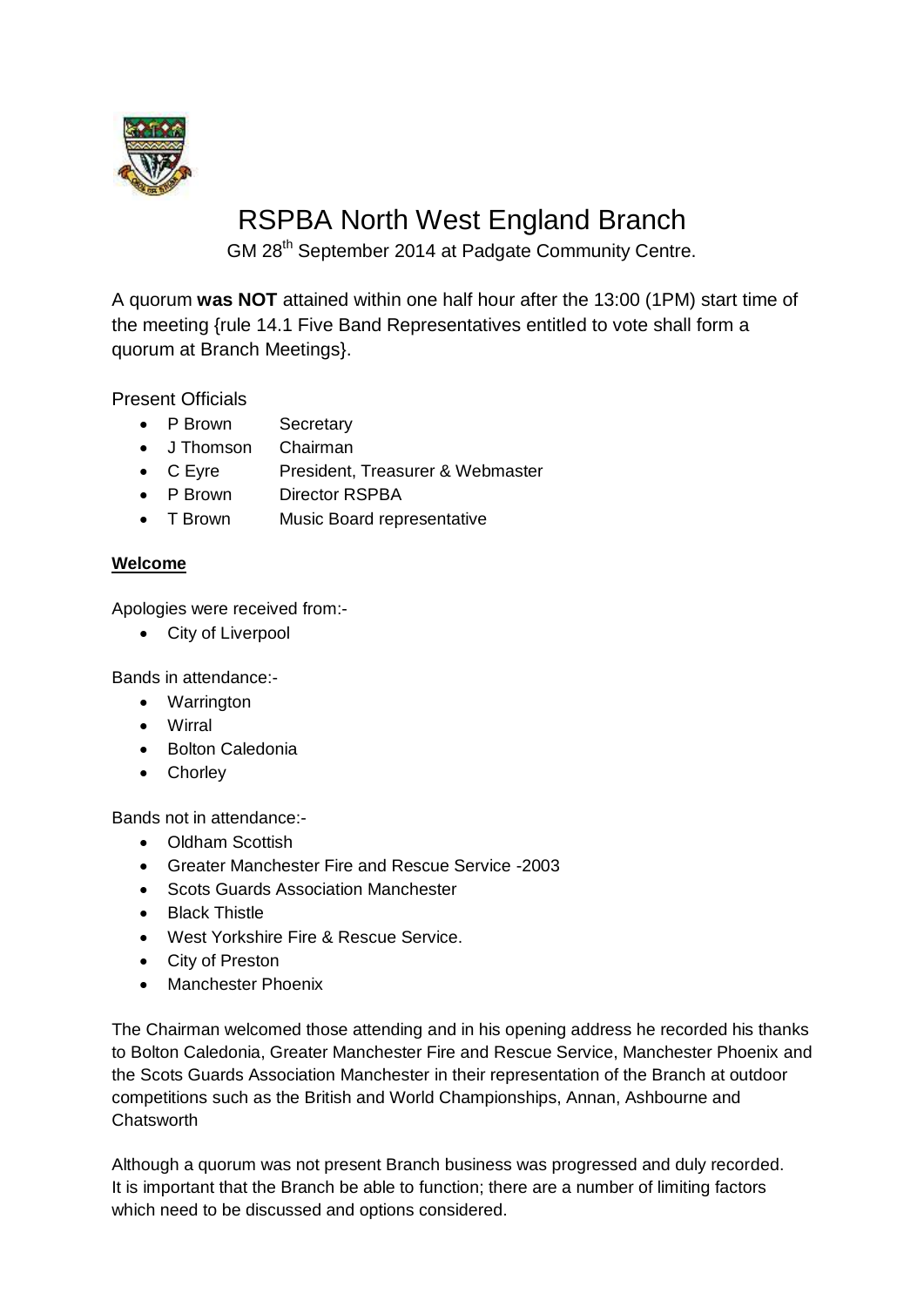- a) The number of bands in the Branch is reducing and we may fall below the required number for having a nominated representative as a Director.
- b) Ratification of decisions at a meeting is not constitutional if a quorum is not present. We need to consider altering the Branch constitution to reduce the quorum; and possibly allow nominated / proxy voting at meetings.
- c) The 2013 AGM minutes have not been ratified and we are rapidly approaching the 2014 AGM. It was suggested we circulated and obtain Email from Band representatives.
- d) Look at alternative meeting options such as conference calls, evenings. Suggestions welcome.

## **Finance Report.**

The balance sheet provided indicates the branch made a surplus of £578.53 in the year. This mainly came from good housekeeping, planning ahead, the donation for trophies and well supported raffles.

Thanks to all who supported our Branch events.

The accounts will be prepared for the next meeting as they need to be sent to RSPBA headquarters in advance of our AGM.

## **Music Board Report.**

There was some discussion around the information on the RSPBA web site regarding the recent end of season regarding of bands. Theresa advised the meeting she had been unable to attend that Music Board meeting and had no additional information available, the next meeting of the Music Board will be on the 22<sup>nd</sup> November 2014.

It was announced at the Worlds that the prescribed tune lists were being reviewed and the tunes available for selection increased. In support of this Theresa has been sourcing the various pipe scores so an example is available on the RSPBA Web site, although a band can play any version. As announced on the web site:-

#### **GRADE 4 AND NOVICE JUVENILE COMPETITION FORMAT FROM 2015**

#### **24th September 2014**

Whilst the criteria for 4A retains the principle of 4 parts March in 2/4 Time Signature, the requirements have been altered. 4A can now play either 1 x 4 Parted March or 2 x 2 parted Marches. This change will also be applied to Minor Grade 4 MSR Contests. Grade 4 requirements of Quick March Tempo for Minor Contests remain unchanged.

#### **Major Championships:-**

4B and Novice Juvenile will play 4 x 2 parted Marches from the "RSPBA Prescribed Tune List" - (Bands may choose Parts 1 and 2 of any of the 4 parted tunes offered on the list).

4A will play MSR - 4 Parts March Tempo (This can be 1 x 4 parted March or 2 x 2 parted Marches where Bands may choose Parts 1 and 2 of any of the 4 parted tunes offered on the list), 2 x 2 parted Strathspeys and 2 x 2 parted Reels. All tunes played must come from the "RSPBA Prescribed Tune List"

#### **Minor Contests:-**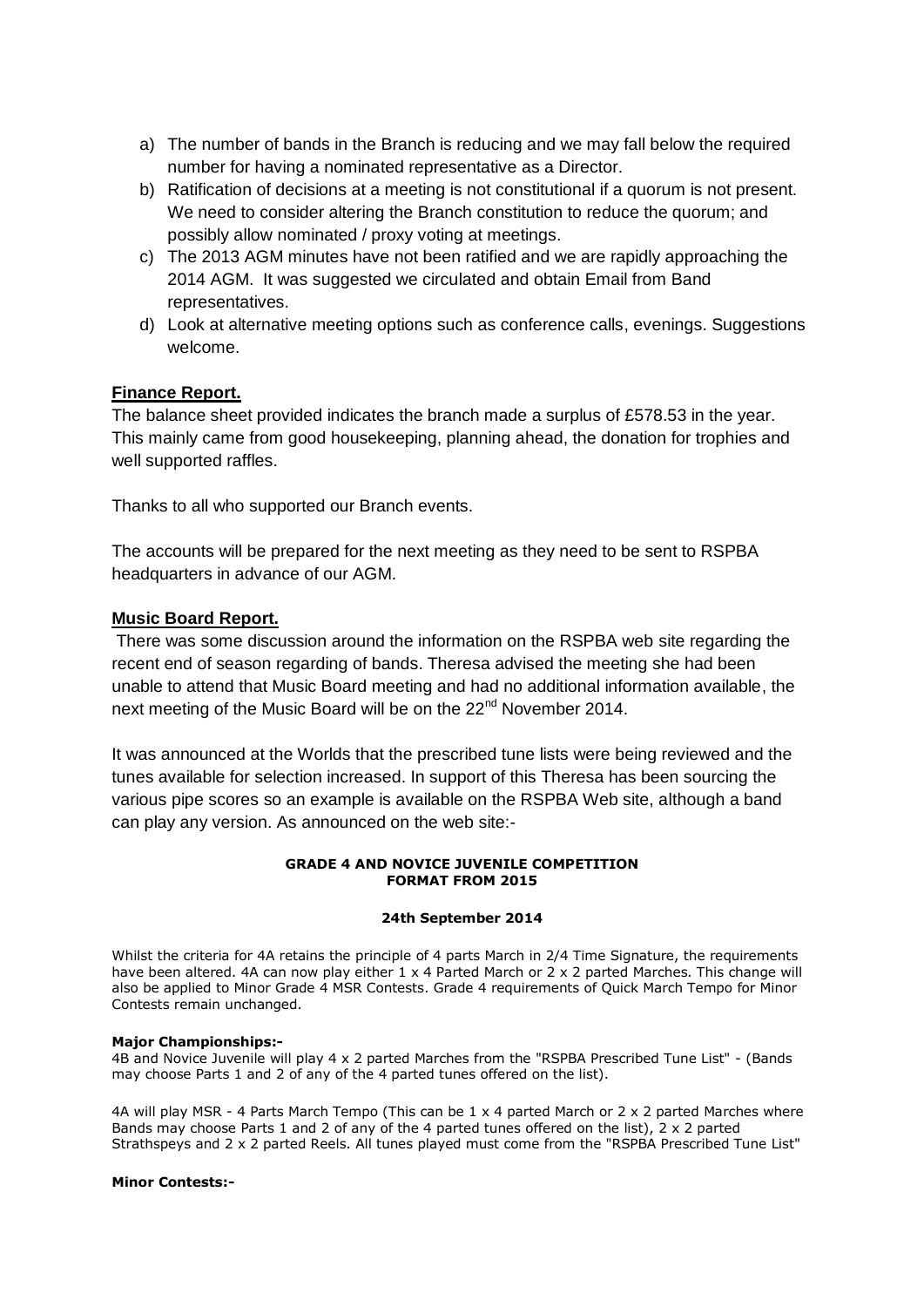Grade 4 and Novice Juvenile remains as stipulated currently being "2 1/2 to 4 1/2 Minutes Quick March Tempo".

Grade 4A Major Championship requirement change will also be applied to Minor Grade 4 MSR Contests.

Please note some tunes are still in the verification process and will be added as they become available. In the meantime bands can of course use any resource they wish to obtain the music.

For the complete tune listing please check our our dedicated page for [Prescribed Tunes.](http://www.rspba.org/html/prescribedtunes.php)

A summer school was held in Glasgow for the first time in some years. There is also a school being run by Dumfries and Galloway Branch, which is open and may give those interested from the branch an alternative venue.

There are some rule changes being considered in the pipe line such as the splitting of Novice Juvenile grade in Major Championships and the possible amendment of the registration period being changed from14 days to 42days before a transferred player can play with their new band.

## **Directors Report**

Paul advised that the Directors meeting is to be held on the  $4<sup>th</sup>$  October 2014.

The activity of the board of directors is focusing in a number of areas such as Premises for RSPBA headquarters; Managing Band and Member registration as well as progressing bids for the Major Championships from 2016.

The 2015 Pipe Band Championships will take place as follows:

- 1. British Championships May 30th at Meadow Park, Bathgate
- 2. United Kingdom Championships June 13th at Belfast
- 3. European Championships June 27th at Grant Park, Forres
- 4. Scottish Championships July 25th at Levengrove Park, Dumbarton
- 5. World Championships August 15th\* at Glasgow Green, Glasgow

The Board of Directors have completed their review of 2014 and it has been agreed that the 2015 World Pipe Band Championships will be in the same format as 2014 ie. Grade 1 qualifiers on Friday 14th August and all other grades and finals on Saturday 15th August.

There are some rule changes being considered in the pipe line such as the splitting of Novice Juvenile grade in Major Championships and the possible amendment of the registration period being changed from14 days to 42days before a transferred player can play with their new band.

Post meeting news, the RSPBA structured learning books are now available on the RSPBA website as free down loads.

<http://www.rspba.org/documents/learning/Elementary.pdf> <http://www.rspba.org/documents/learning/Intermediate.pdf> <http://www.rspba.org/documents/learning/Advanced.pdf>

## **Branch Competitions**

Proposed dates for our indoor contests for 2015: